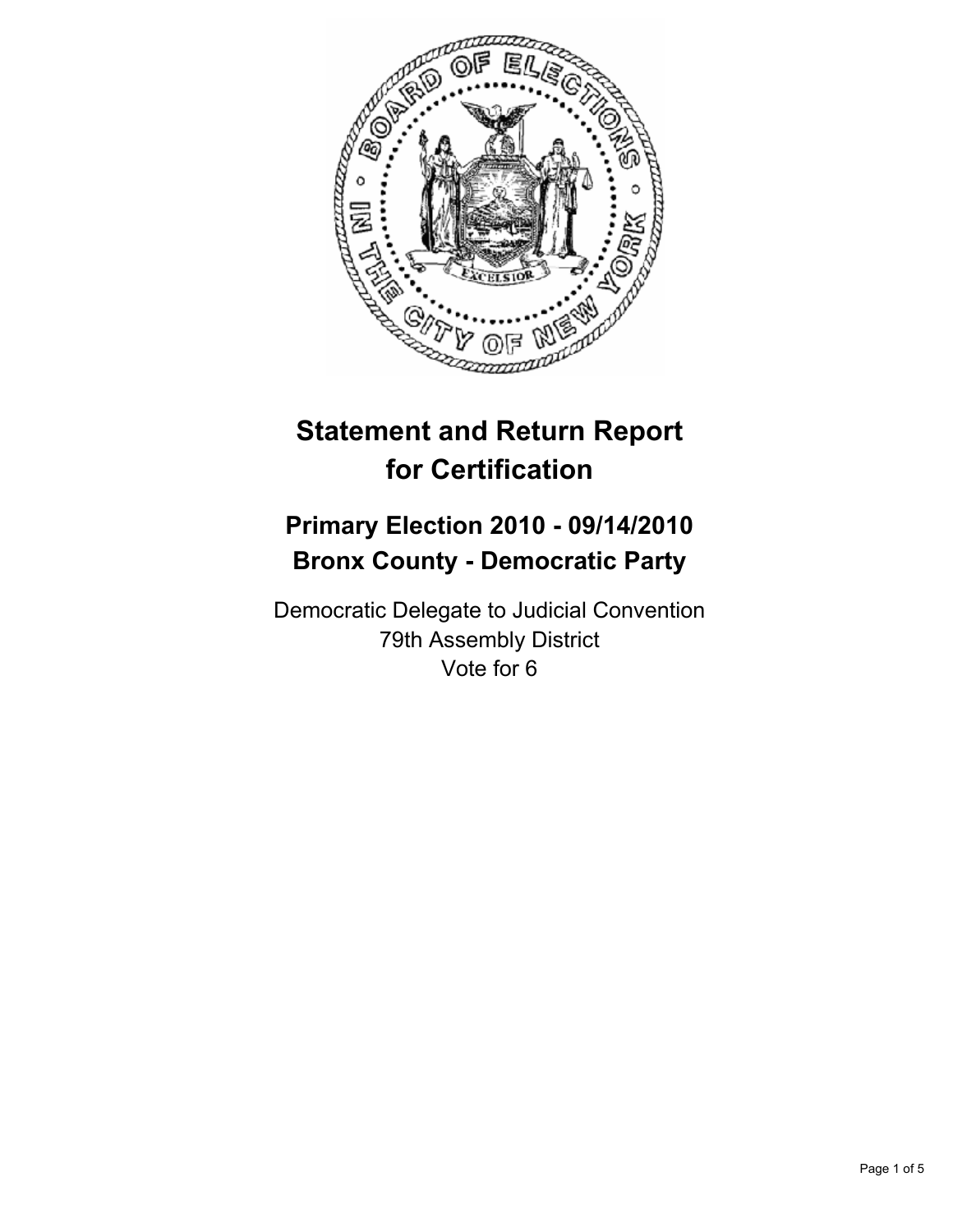

## **Assembly District 79**

| PUBLIC COUNTER                     | 4,709                   |
|------------------------------------|-------------------------|
| <b>EMERGENCY</b>                   | 0                       |
| ABSENTEE/MILITARY                  | 87                      |
| AFFIDAVIT                          | 64                      |
| ABROURAZAKOU BAWA                  | 838                     |
| <b>CORNELL NOLTON</b>              | 1,031                   |
| <b>BERNICE KING</b>                | 2,059                   |
| <b>INEZ HARVEY</b>                 | 1,472                   |
| <b>MARCELLA R BROWN</b>            | 1,686                   |
| <b>BEVERLY BOND</b>                | 1,206                   |
| <b>BARBARA HARRISON-GRAY</b>       | 1,589                   |
| <b>MELLISSA LIBRAN</b>             | 1,078                   |
| <b>ARLENE WALBEY</b>               | 897                     |
| <b>CLIFFORD LEWIS</b>              | 1,307                   |
| SANDRA PERKINS                     | 1,763                   |
| ADRIANO ESPALLAT (WRITE-IN)        | 1                       |
| ANA GONZALEZ (WRITE-IN)            | 1                       |
| ANGEL M NABARO (WRITE-IN)          | 1                       |
| ANGEL NAVARO (WRITE-IN)            | 1                       |
| ARLENE OLIVERAS (WRITE-IN)         | 1                       |
| BORBARA JOHNSON (WRITE-IN)         | 1                       |
| CARMEN ARROYO (WRITE-IN)           | 1                       |
| CARMEN MORLI (WRITE-IN)            | 1                       |
| CHERYL D. LAMB (WRITE-IN)          | 1                       |
| CHRYSTAL WADE (WRITE-IN)           | 1                       |
| CRYSTAL WADE (WRITE-IN)            | 4                       |
| DANIEL FIGUEROA (WRITE-IN)         | 1                       |
| DEBRAH OGUAMAH (WRITE-IN)          | 1                       |
| ELROY RAMOS (WRITE-IN)             | 1                       |
| EMERITA RAMOS (WRITE-IN)           | 1                       |
| ERIC STEVASON (WRITE-IN)           | 1                       |
| <b>GWENDOLYN PRIMUS (WRITE-IN)</b> | $\overline{2}$          |
| HELEN FOSTER (WRITE-IN)            | 1                       |
| HELEN JACOME (WRITE-IN)            | 1                       |
| HELEN REYES (WRITE-IN)             | $\overline{\mathbf{c}}$ |
| HELEN REYES JACOME (WRITE-IN)      | 1                       |
| ISRAEL CRUZ (WRITE-IN)             | 1                       |
| JOEL BENJAMIN (WRITE-IN)           | 1                       |
| JOSMIN CANIEL (WRITE-IN)           | 1                       |
| JULIAN SEPULVEDA (WRITE-IN)        | 2                       |
| LEOCADA LEE (WRITE-IN)             | 1                       |
| LUIS SEPULVEDE (WRITE-IN)          | 1                       |
| MARCOS A CRESPO (WRITE-IN)         | 2                       |
| MARCOS CRESPO (WRITE-IN)           | $\overline{\mathbf{c}}$ |
| MARCUS A. CRESPO (WRITE-IN)        | 1                       |
| MARLENE ROJAS (WRITE-IN)           | 3                       |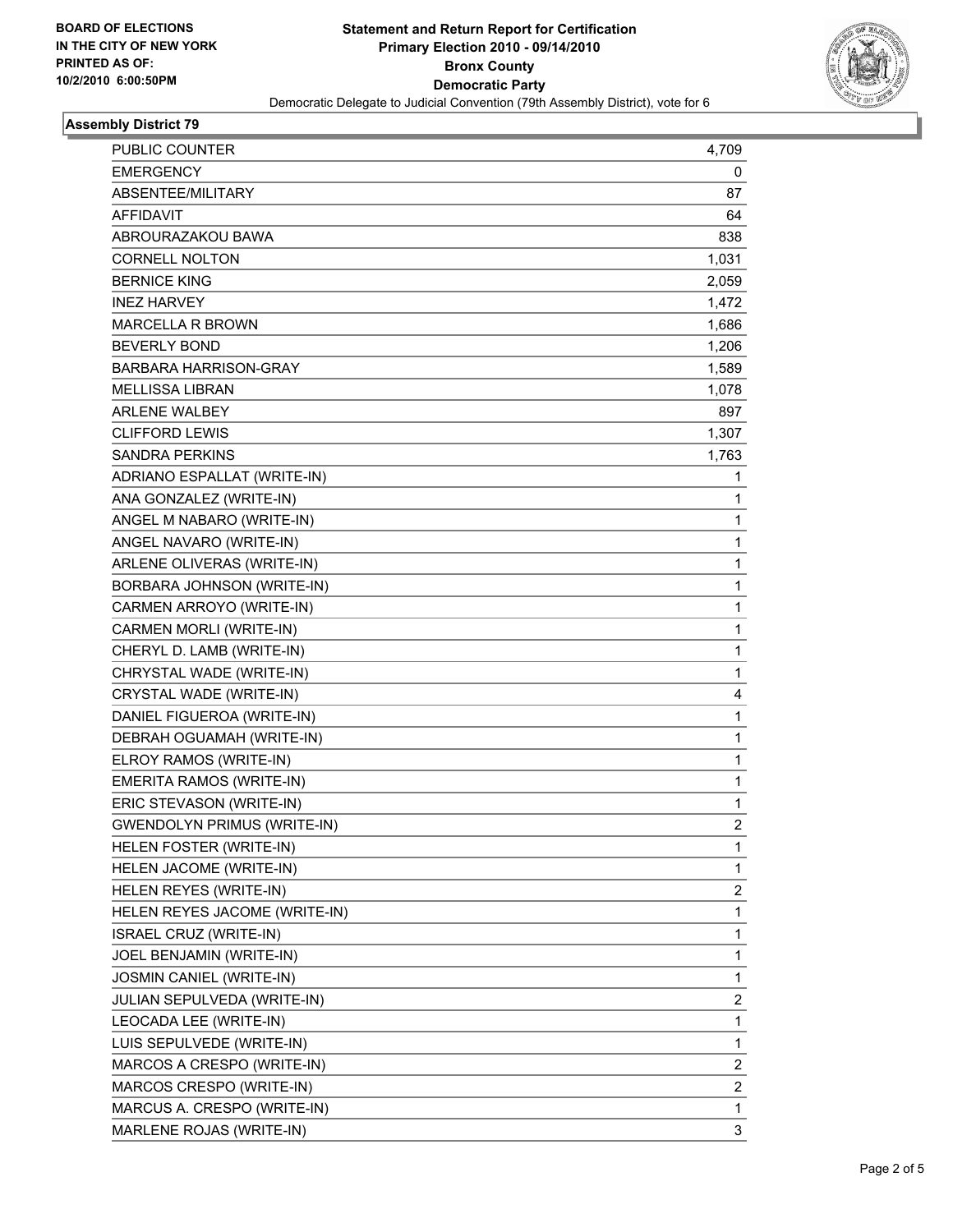

## **Assembly District 79**

| MARTHA CLANTON (WRITE-IN)       | 1                       |
|---------------------------------|-------------------------|
| MICHAEL ROBLES (WRITE-IN)       | 3                       |
| MOHAMMED MUSUAD (WRITE-IN)      | 1                       |
| MONCA HANKINS (WRITE-IN)        | 1                       |
| MONICA HENKS (WRITE-IN)         | 2                       |
| <b>NELI MEDINA (WRITE-IN)</b>   | $\mathbf{1}$            |
| NELLY MEDINA (WRITE-IN)         | 3                       |
| NILDA VELAQUEZ (WRITE-IN)       | $\overline{2}$          |
| NILDA VELAZQUEZ (WRITE-IN)      | $\mathbf 1$             |
| RAQUE RIVERA (WRITE-IN)         | 1                       |
| REYMOND RAMOS (WRITE-IN)        | $\mathbf 1$             |
| RICHARD J. BRANCAZIO (WRITE-IN) | 1                       |
| RODERICK E. WILLIAMS (WRITE-IN) | $\mathbf{1}$            |
| RODERICK WILLIAMS (WRITE-IN)    | $\overline{\mathbf{c}}$ |
| ROGER RAMOS (WRITE-IN)          | $\mathbf{1}$            |
| ROSALINE JOHASON (WRITE-IN)     | $\mathbf 1$             |
| ROUMALDO RAMOS (WRITE-IN)       | 1                       |
| RUBEN DIAZ (WRITE-IN)           | $\mathbf{1}$            |
| SERGIO VILLAVERO (WRITE-IN)     | 1                       |
| SHQNNEL PARSON (WRITE-IN)       | $\mathbf{1}$            |
| VILMA RAMOS (WRITE-IN)          | 1                       |
| WILDRED PINKNEY (WRITE-IN)      | 1                       |
| WILFRED ECOBAR (WRITE-IN)       | $\mathbf 1$             |
| WILFRED PINCKEY (WRITE-IN)      | $\overline{\mathbf{c}}$ |
| WILFRED PINKNEY (WRITE-IN)      | 5                       |
| WILFREDO ESCOBAR (WRITE-IN)     | 1                       |
| WILLIAMS RODERICK (WRITE-IN)    | $\overline{2}$          |
| YVETTE BRON (WRITE-IN)          | 1                       |
| <b>Total Votes</b>              | 15,008                  |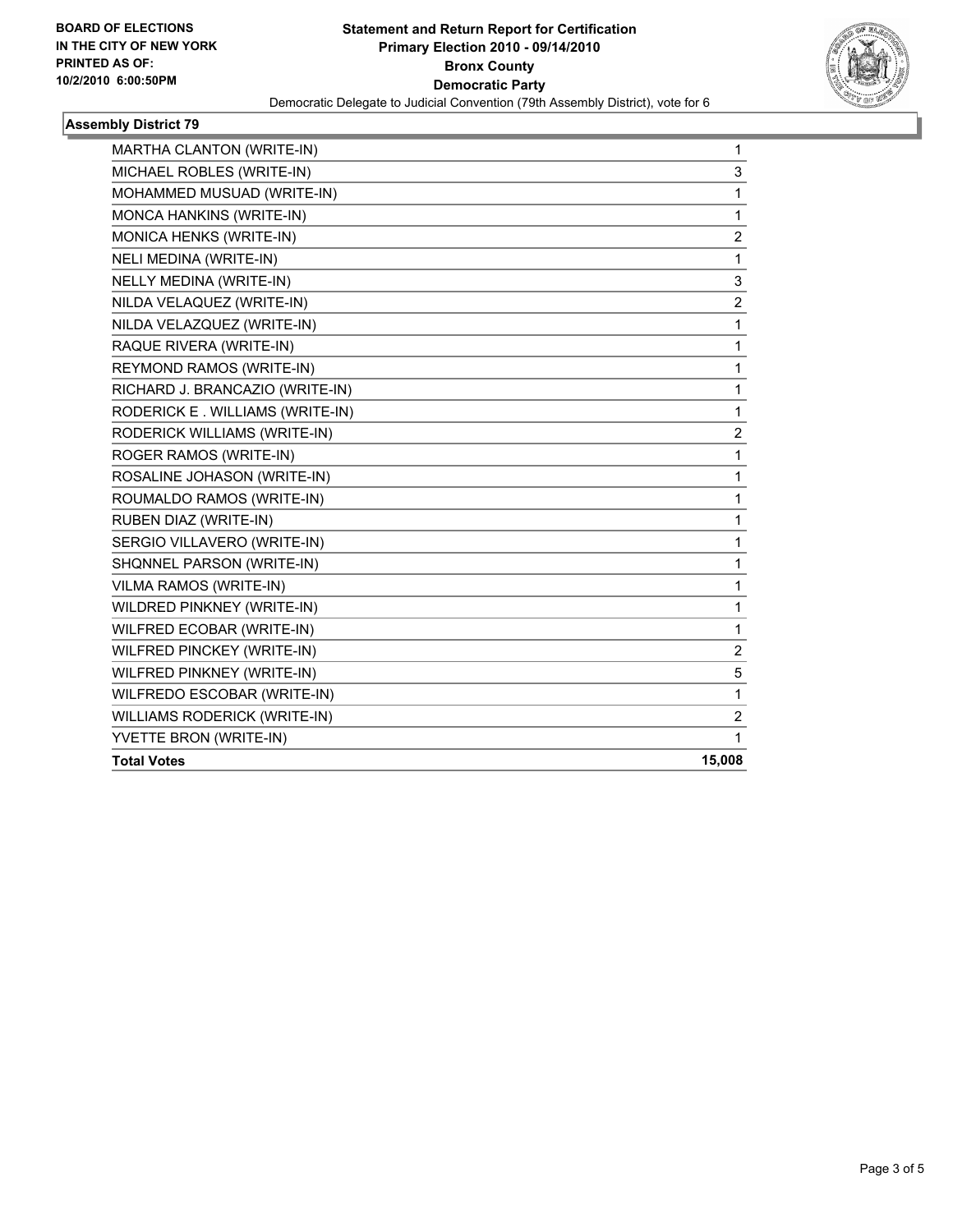

#### **Total for Democratic Delegate to Judicial Convention (79th Assembly District) - Bronx County**

| 4,709          |
|----------------|
| 0              |
| 87             |
| 64             |
| 838            |
| 1,031          |
| 2,059          |
| 1,472          |
| 1,686          |
| 1,206          |
| 1,589          |
| 1,078          |
| 897            |
| 1,307          |
| 1,763          |
| 1              |
| 1              |
| 1              |
| 1              |
| 1              |
| 1              |
| 1              |
| 1              |
| 1              |
| 1              |
| 4              |
| 1              |
| 1              |
| 1              |
| 1              |
| 1              |
| $\overline{2}$ |
| 1              |
| $\mathbf{1}$   |
| 2              |
| 1              |
| 1              |
| $\mathbf{1}$   |
| 1              |
| $\overline{2}$ |
| 1              |
| 1              |
| $\overline{2}$ |
| 2              |
| 1              |
| 3              |
|                |